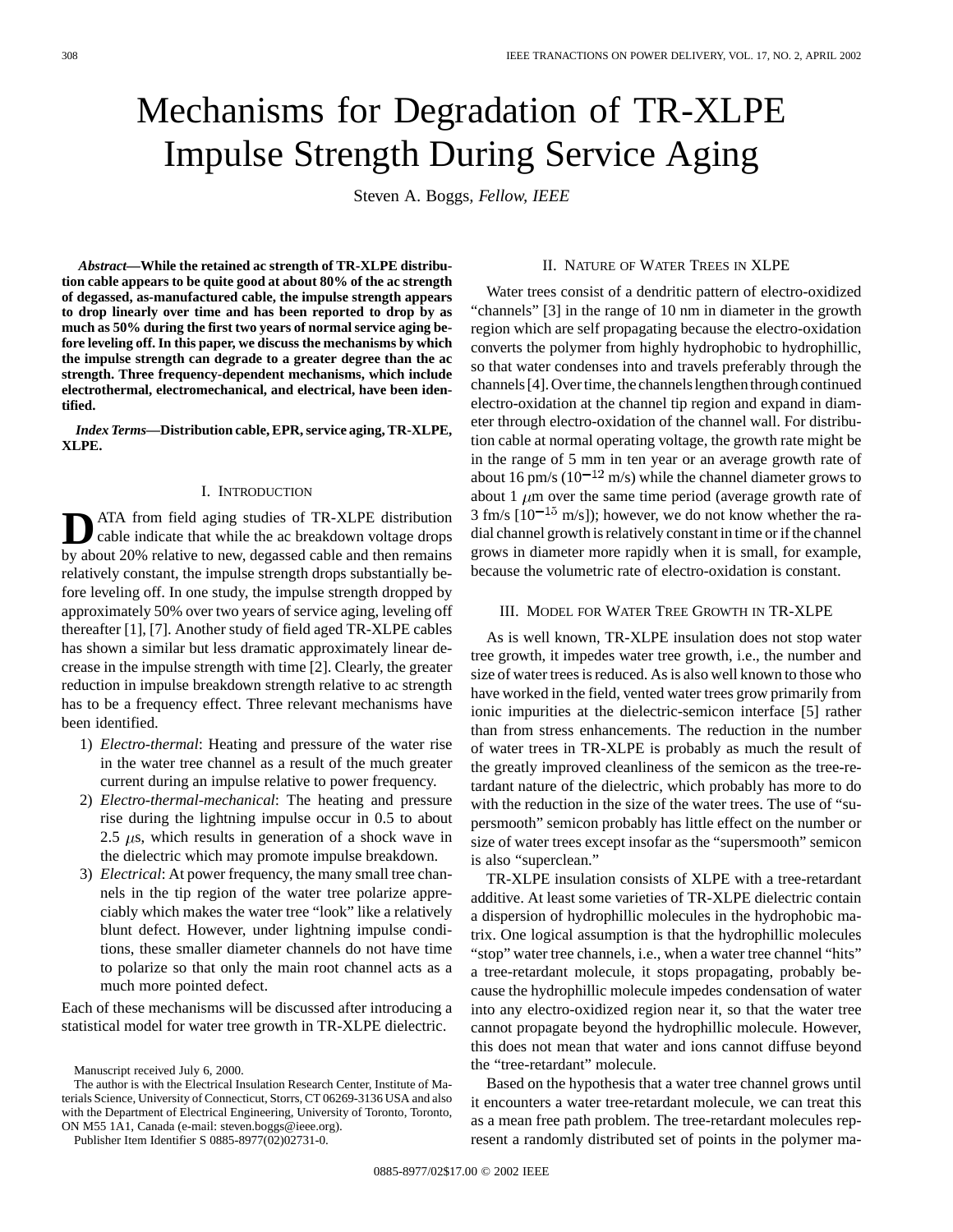

Fig. 1. Probability of a 10-nm diameter water tree channel propagating a given distance as a function of the mean separation between water tree-retardant molecules in the polymer matrix based on a mean free path computation.

trix which will stop a water tree channel, and the water tree (in the tip region) is a roughly 10 nm diameter channel propagating through the matrix. On this basis, we can compute the probability of a water tree channel propagating a distance  $x$  as a function of the mean distance between water tree-retardant molecules, as seen in Fig. 1.

The typical mean distance between water tree-retardant molecules in the polymer matrix is probably in the range of 200 to 300 nm, so that a typical water tree channel in TR-XLPE would grow to a length of about 0.3 to 1 mm (5% probability). Note that the predicted tree length is also a function of the diameter assumed for the water tree channel. If the channel diameter were set to 20 nm rather than 10 nm, the growth length would be somewhat less. In any case the above analysis provides a rational explanation and quantitative basis for water tree growth in TR-XLPE insulation which is in reasonable agreement with reality.

Vented water tree channels are known to branch, and often, numerous branches grow off a main branch which is rooted at the ionic contaminant at the dielectric-semicon interface. Thus, a limitation in the size of an individual branch would not necessarily stop extension of the water tree, as branches could form and extend until they hit a water tree-retardant molecule, branch again, etc. The limitation in water tree growth probably comes from diffuse electro-oxidation and the high water density around the water tree-retardant molecules after they stop a water tree channel. The water tree channel provides a supply of water, and the hydrophillic tree-retardant molecule probably provides a site for diffuse electro-oxidation by creating a high water region but suppressing water tree channel growth. Thus, the water tree grows to something like the 95 to 99% probability length (Fig. 1), at which point, sufficient water tree channels have "hit" water tree-retardant molecules to form a "surface" of diffuse water around the tree-retardant molecules at the outer reaches of the tree which impedes further growth.

Just because the water tree channel is "stopped" by the water tree-retardant molecules does not mean that the channels cease to evolve. As noted above, water tree channels grow in two directions, in length and in radius. Unfortunately, very few data on radial growth are available. The few available data (for example, from the Ph.D. dissertation of Ross) suggest that the water tree "trunk" channel in XLPE might be viewed as a cone with small, water filled cavities along its length. However, once the growth is stopped, the radial growth will probably continue so that the channel will probably evolve into a cylinder in the range of 1  $\mu$ m in diameter, which appears to be the typical diameter of a mature water tree channel in its root region.

The conductivity of water in the water tree channel is another important issue. We know that substantial conductivity is required, as water trees will only grow from ionic impurities at the dielectric-semicon interface or if another substantial source of ions is provided. Water tree growth has been turned "on" and "off" by controlling the source of ions [5]. For relatively low concentrations of Nacl, the conductivity of water is about ten times the molarity. Thus a conductivity of 1 S/m is achieved with only 3 gm of Nacl per liter of water, and a conductivity of 0.1 S/m is achieved at a concentration of 0.3 gm/liter. Thus conductivities in the range of 0.1 to 1 S/m are entirely plausible, especially near the base of the water tree as an ion concentration gradient must exist down the water tree channel to transport ions to the growth region at the tip. Thus the water conductivity in the water tree growth region (where ions are "consumed") must be appreciably less than in the water tree base region near the source of ions.

# IV. LIGHTNING IMPULSE-INDUCED ELECTRO-THERMAL/ MECHANICAL PHENOMENA

A semiconducting structure in a dielectric has a time constant to polarize, i.e., if a step field is applied across the dielectric, the overall field distribution has one or more time constants to go from an initial (capacitive) field distribution to a final (resistive) distribution, possibly with quasiequilibrium states between. In the case of a water-filled channel about 100  $\mu$ m long and connected to the high voltage electrode in a typical cable geometry, the time constant for polarization of the channel is approximately

$$
\tau = \frac{1 \times 10^{-19}}{r^2 \cdot \sigma} \text{ s} \tag{1}
$$

where r is the channel radius in meters, and  $\sigma$  is the water conductivity in Siemens per meter (Fig. 2). Thus, for a  $0.5-\mu m$  diameter channel filled with 1 S/m water, the time constant for polarization is in the range of 0.4  $\mu$ s. For a 0.25  $\mu$ m channel with a conductivity of 0.1 S/m, the time constant is about 16  $\mu$ s. These data were obtained through a transient solution of the electric field as a function of time after application of a step wave.

Since we are concerned with a lightning impulse waveform with a risetime of about 1.2  $\mu$ s, we are interested primarily in time constants near this value. If the time constant is much longer than 1.2  $\mu$ s, the channel does not have time to polarize appreciably during the waveform and any heat generated by current in the channel has time to diffuse away. In XLPE (thermal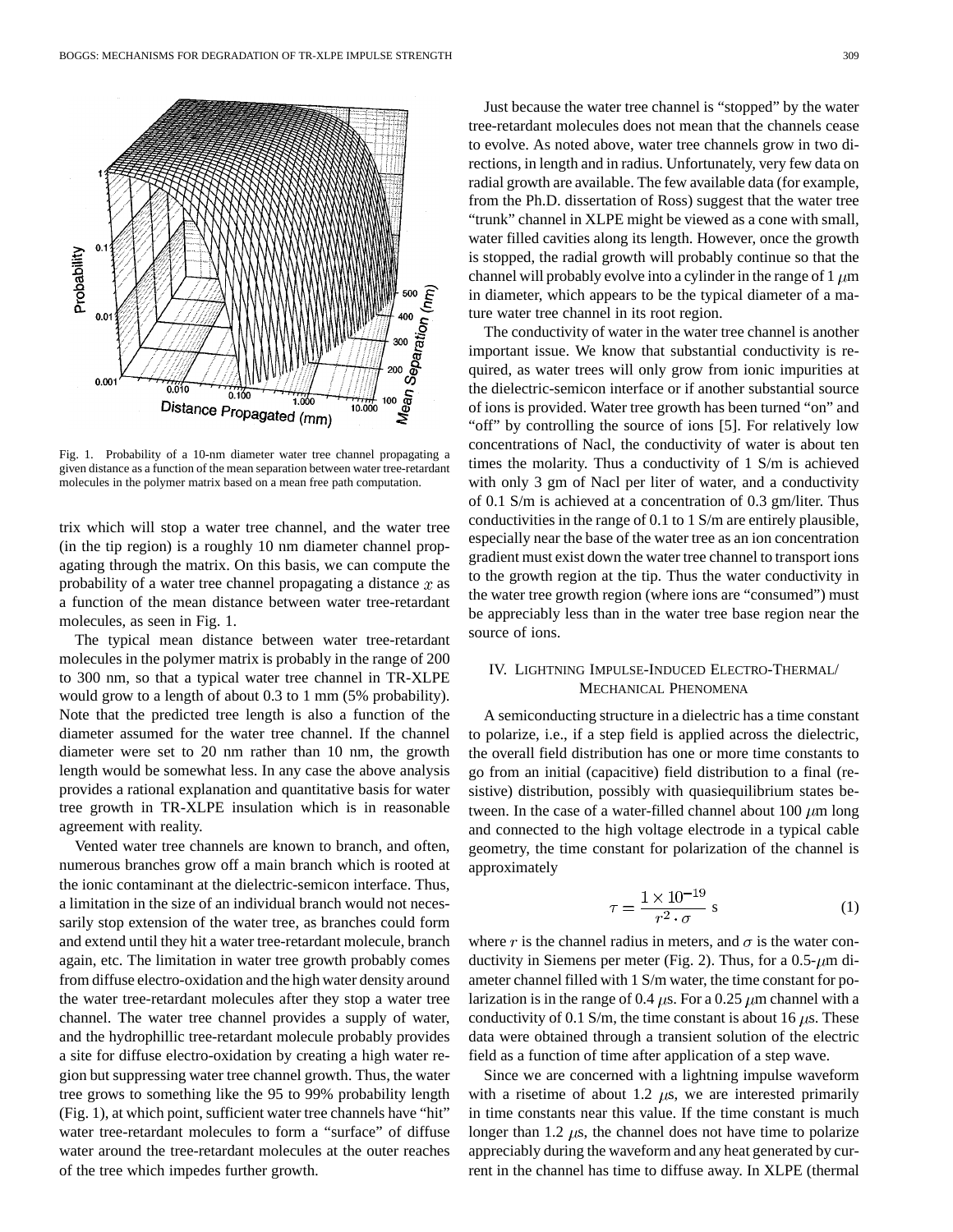

Fig. 2. Time constant for polarization as a function of tree channel radius and water conductivity based on  $(1)$ .

diffusivitiy 1.7e-7 m<sup>2</sup>/s), heat diffuses about 0.4  $\mu$ m in 1  $\mu$ s, and the diffusion distance goes as the square root of time. If the time constant is much shorter than the risetime, the cavity acts as a conductor and dissipates little heat from conduction. The worst case (greatest temperature rise) is when the impulse risetime is approximately equal to the dielectric time constant.

Computations were undertaken for a model water tree "trunk" structure shown in Fig. 3. The geometry involves plane electrodes separated by 6 mm with the water tree of Fig. 3 protruding from the high voltage electrode. The applied lightning impulse voltage is 350 kV across 6 mm, for an average field of about 58 kV/mm (2300 V/mil), which is on the low field side of where impulse breakdown occurs after field aging [1], [7]. Computations were undertaken for conductivities of 0.03, 0.1, 1, and 5 S/m (at 300 K). The computations include the temperature coefficient of conductivity for the water, which is typically 2.5%/K for an electrolyte, as well as high field conductivity in the XLPE, which is not a major effect. The maximum temperature rises and times at which they occur into the lightning impulse are shown in Table I. The temperature rise is appreciable over more than two orders of conductivity. Fig. 4 shows an example of the temperature on axis of the tree channel shown in Fig. 3. The temperature rise occurs in a very short time, which will lead to generation of a shock wave in the dielectric which could contribute to impulse breakdown. The change in energy from placing a long thin conducting element in a uniform field goes as the 2.8 power of the element length so that the energy available to heat the water should increase as roughly the cube of channel length while the water volume is proportional to length. Thus heating of the channel should increase rapidly with channel length.

The above computations can be compared with the energy available to raise the temperature of the water. We can imagine that just after a step voltage is applied, we disconnect the power



Fig. 3. Detail of water tree channel model. The channel is tapered with a radius of 0.5  $\mu$ m at the bottom and about 0.2  $\mu$ m at the top. An appreciably smaller radius than 0.2  $\mu$ m is not practical as the ratio of largest to smallest feature in the problem is already  $30000:1$  at 0.2  $\mu$ m and requires about 25 000 triangles to mesh reasonably well for finite element analysis. Computation of the electric and thermal field distributions during a lightning impulse takes in the range of 24 h on a 700-MHz Pentium III PC.

TABLE I EFFECT OF LIGHTNING IMPULSES ON A WATER TREE CHANNEL

| Conductivity<br>(S/m)                                                 | Temperature Rise (K)                | Time to Max Temp<br>$(\mu s)$                       |
|-----------------------------------------------------------------------|-------------------------------------|-----------------------------------------------------|
| 0.03                                                                  | 40                                  | 4                                                   |
| 0.1                                                                   | 75                                  | 2.2                                                 |
| 1                                                                     | 47                                  | 0.85                                                |
| 5                                                                     | 18                                  | 0.75                                                |
| 80<br>Temperature Rise (K)<br>60<br>40<br>20<br>Top<br>٥<br>0.02<br>0 | 0.04<br>0.06<br>Axial Position (mm) | Cavity:<br>Channel<br>Bottom<br>0.08<br>0.1<br>0.12 |

Fig. 4. Temperature along channel of Fig. 3 for a water conductivity of 0.1 S/m and lightning impulse of 350 kV (average stress of about 58 kV/mm).

supply. The system is now adiabatic, and energy must be conserved. We can compute the change in capacitance before and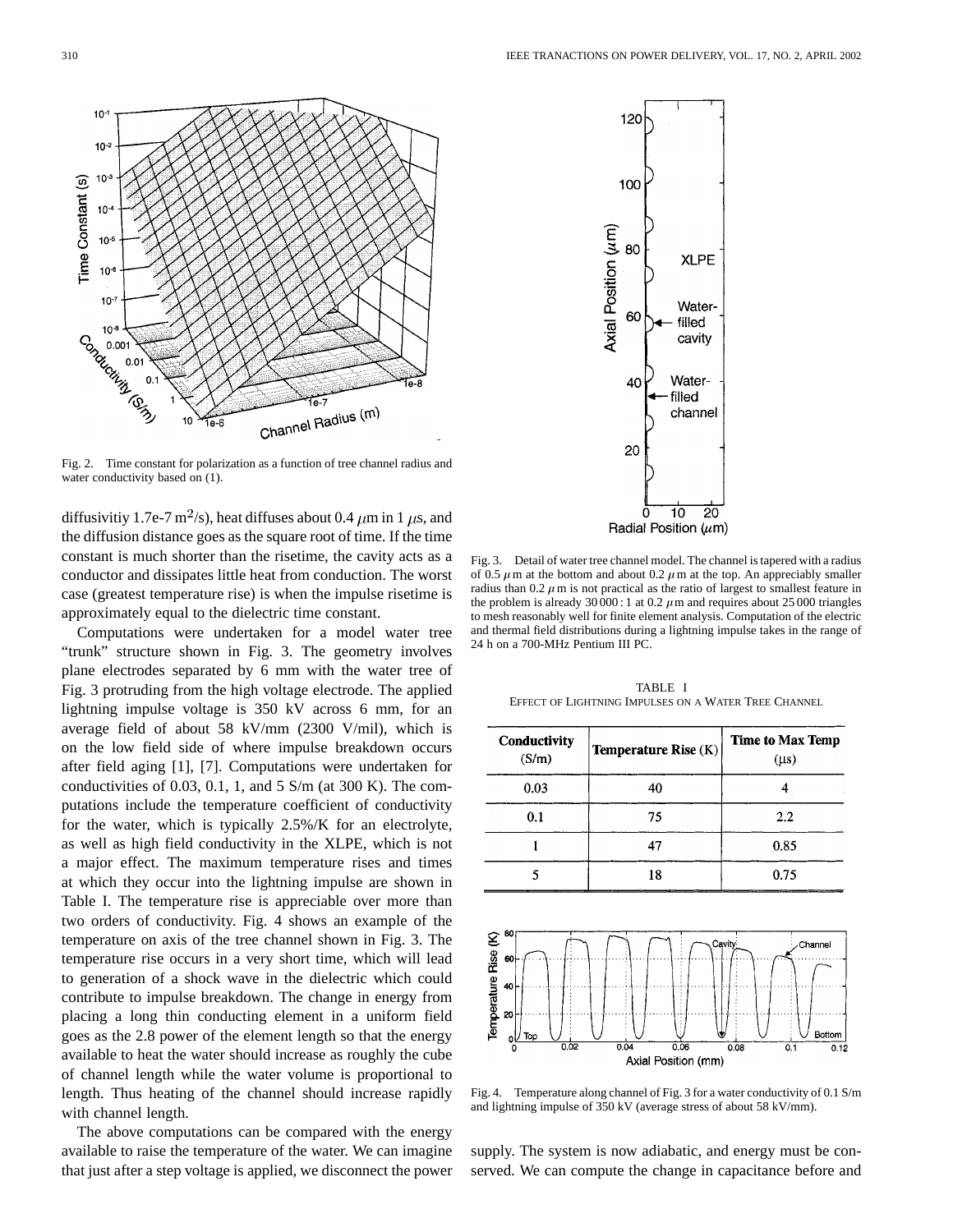after the tree channel (Fig. 3) has relaxed (polarized) by computing the energy stored in the electric field and equating it to  $(1/2)C \cdot U^2$ , i.e.,

$$
C = \frac{2 \cdot W}{U^2}, \qquad W = \frac{1}{2} \int^V \varepsilon \cdot E^2 dV \tag{2}
$$

where  $W$  is the energy stored in the electric field,  $E$ , and  $U$  is the applied voltage and the integral is over the volume in which the electric field resides.

For the geometry under study when the channel goes from nonconducting to conducting, the capacitance of the channel changes by about 46e-20 F (0.46 aF). The change in energy of the system is then [6]

$$
\Delta W = \frac{1}{2} C_i \cdot U_i^2 \left( 1 - \frac{C_i}{C_f} \right) \tag{3}
$$

or 28 nJ in the present case, where  $C_i$  and  $C_f$  are the initial and final capacitance (before and after polarization). The energy is dissipated primarily in the channels between the cavities, the total volume of which is about  $3.3e-17 \text{ m}^3$ . If all the energy were deposited in this water, the temperature rise would be about 200 C, not taking into account thermal diffusion into the XLPE, etc. The maximum temperature rise for 0.1 S/m is about 75 C and occurs at 2.2  $\mu$ s. Fig. 5 shows a radial profile plot at 2.2  $\mu$ s which indicates that the temperature is relative constant through the water but drops rapidly in the XLPE. Thus the effective temperature rise in the 0.4  $\mu$ m beyond the water channel is about half the temperature rise in the water. On this basis, temperature rise in the channels would be about 110 C. In addition, some of the heat diffuses into the water cavities, as seen in Fig. 3. Thus the energy available from relaxation of the water tree channel is consistent with the computed temperature rise in the channel.

# V. LIGHTNING IMPULSE INDUCED ELECTRICAL PHENOMENA

The time constant for relaxation of water tree channels has frequency-dependent implications for the electric field distribution in the water treed region. For example, power frequency corresponds to a time constant of  $(2\pi f)^{-1}$  or 2.65 ms. according to (1), this corresponds to a channel of about 20 nm radius for a water conductivity of 0.1 S/m or about 7 nm in radius for a water conductivity of 1 S/m. Thus, even 5 nm radius would polarize appreciably, as is necessary for water tree growth at power frequency. Thus at 60 Hz, relatively small channels can polarize. However such channels would not polarize appreciably during a lightning impulse, which means that they would act as a dielectric rather than as a conductor. Only the largest cross section channel(s) near the root of the water tree would polarize appreciably during a lighting impulse, as shown by the computations in the previous section. Thus, during power frequency testing, the water tree would appear as a relatively large, diffuse object with a degree of RC grading caused by polarization and partial polarization of the larger number of small water tree channels in the water tree tip region. However, under lightning impulse conditions, the water tree would appear as a rather sharp protrusion on the conductor semicon, as only the main tree channel would



Fig. 5. Radial temperature profile at 2.2  $\mu$ s for 0.1 S/m water conductivity near the middle of the water tree channel of Fig. 3. The temperature is relatively constant within the water and drops rapidly in the XLPE.

be polarized appreciably and act as a conductor. This dielectric mechanism is active even for tree "trunk" channel conductances which are too large to result in substantial power dissipation. This mechanism explains why the small tree channels near the tip of the water tree do not shield the main channel and why the energy discussed in the previous section is not spread over a large volume of small tree channels, as such channels act as dielectrics during the relatively rapid lightning impulse, although they must be at least partially polarizable at power frequency to facilitate water tree growth.

Unfortunately, finite element simulation of large numbers of very small water tree channels is impossible for a number of reasons. However a simulation was undertaken for a main channel with one "branch" at about  $45^{\circ}$  to the main channel. Because this branch was off axis, it acted as a cone in the 2-D axisymmetric simulation. This branch acted to feed current into the main channel and enhanced its temperature rise. Thus side branches, if polarizable, are likely to increase the current density in the lower region of the main channel and increase the temperature rise therein. This will increase the thermal expansion induce pressure rise in the main channel as well as the severity of the shock wave generated by the very rapid temperature rise.

#### VI. DISCUSSION

Three phenomena have been identified which can contribute to the reduction in impulse strength as a function of time during water tree evolution without having an "substantial" effect on the ac strength. However the suggestion often seen in the literature that the ac strength of TR-XLPE does not drop with time is misleading. The issue is the appropriate "initial" strength of TR-XLPE. As is well known, the ac strength as-manufactured of TR-XLPE cable is reduced as a result of volatile cross linking byproducts left in the dielectric. If such "virgin" TR-XLPE is tested to failure at power frequency, it normally fails as a result of thermal runaway. However if the cable is cooled (e.g., placed in water) during such a test or degassed prior to such a test, the ac strength increases substantially, by the range of 20%. Such degassing occurs fairly rapidly in service. Thus if we take the ac withstand in this degassed state as the initial ac breakdown strength, then the ac breakdown strength typically drops by the range of 20% during service aging, presumably as a result of water tree growth. Thus in considering the effect of water trees on the dielectric strength of TR-XLPE cable, a 20% reduction of ac strength and up to 50% reduction in impulse